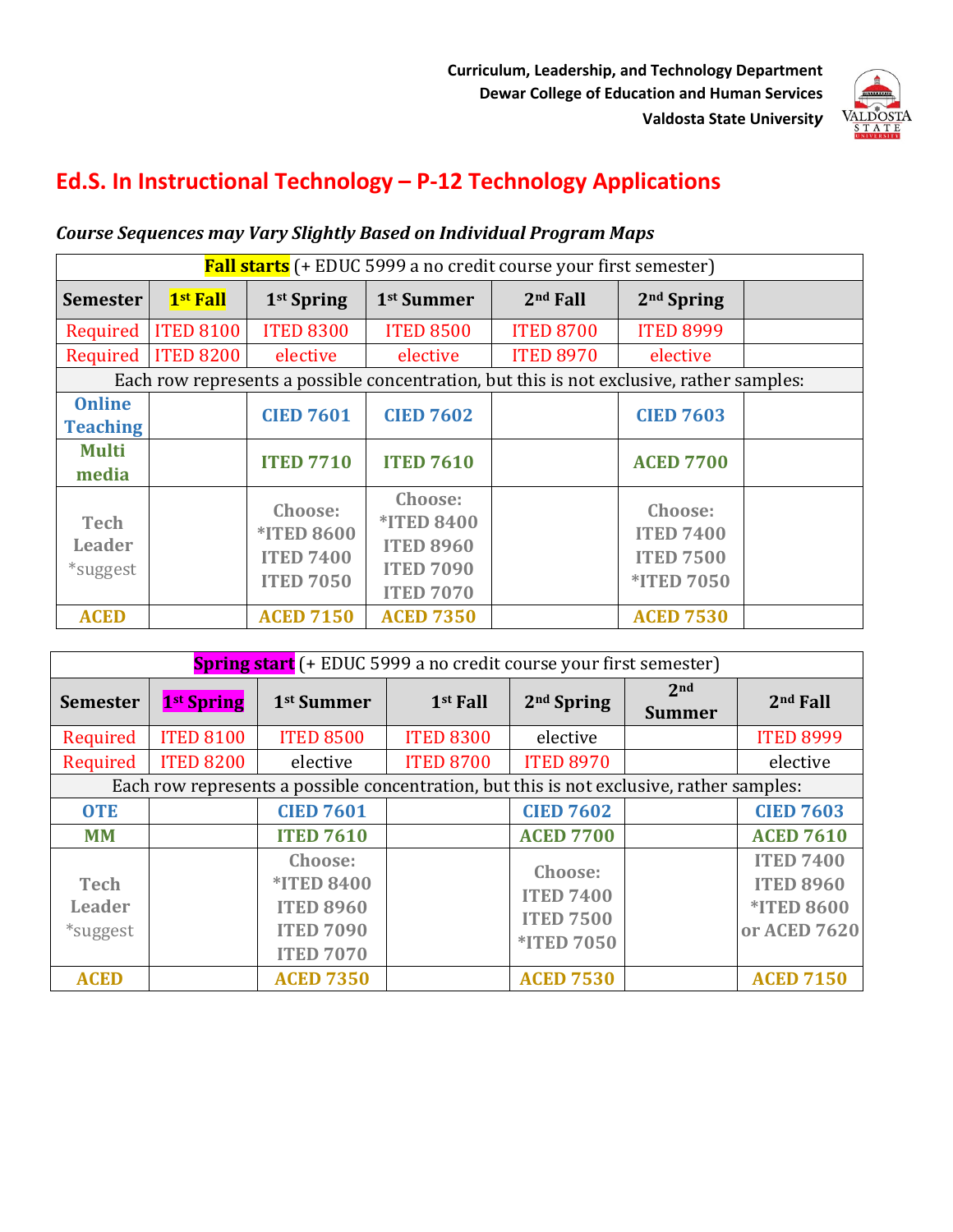# Course Descriptions for Ed.S. P-12 Technology Applications Concentration (the recommended course sequence for 2 courses per semester, which is what is required for most financial aid is indicated in *parenthesis after the course description*)

#### **ITED 8100 - Theories, Models, and Perspectives of Instructional Design and Technology. 3 Hours.**

Model and facilitate the use of theoretical perspectives concerning digital citizenship, change, communication, diversity, learning, and instruction for the legal and ethical integration of instructional technology in learning environments. **(Semester 1, Fall & Spring only)**

# **ITED 8200. Instructional Design for Training and Education. 3 Hours.**

Applications of systematic design principles to address an identified need in a training or learning context. Addresses learner characteristics, assessment (diagnostic, formative, summative), message design, and instructional strategies to support and enhance higher order thinking skills. **(Semester 1, Fall & Spring only)**

# **ITED 8300. Technology Tools for Training and Education. 3 Hours.**

Application of various technologies via professional learning networks. Includes in-depth learning and application of candidate's choice of computer-related technology tools to design and create effective instructional materials and assist other educators in similar tasks that use technology to improve teaching, learning, and assessment. **(Semester 2, Fall & Spring only)**

# **ITED 8500. Leadership in Instructional Technology. 3 Hours.**

The study and implementation of techniques for effective change as well as working with and leading individuals and groups to develop a shared vision for the use of technology in learning environments, to advocate for equitable access to digital content and learning opportunities that meet diverse needs, and to demonstrate leadership in professional environments that enhances technology integration. **(only offered summers)**

# **ITED 8700. Designing Creative Learning for Students and Adults. 3 Hours.**

Students will apply Constructivist learning theories to produce technology-supported learning environments that promote creative learning in P12 and adult learners. Students will collaborate with peers and their own learners to enable learners to own instructional content in which they discover, investigate, and address authentic learning problems. **(Fall and Spring only)**

# **ITED 8970. Action Research Methods and Planning. 3 Hours.**

Application of the ethics and principles of action research. This course includes design of technology-enhanced learning experiences and planning for subsequent evaluation to improve instruction and learning. **(Fall & Spring only)**

# **ITED 8999. Action Research Project. 3 Hours.**

Implementation of research-based interventions to improve instructional practice and maximize learning. The students will use digital tools and resources to collect systematically and analyze data, interpret results, and communicate findings. (after ITED 8970, Fall & Spring only)

> **Required Program Hours Listed Above = 21 Guided Elective Hours = 9**

**Total Program Hours = 30**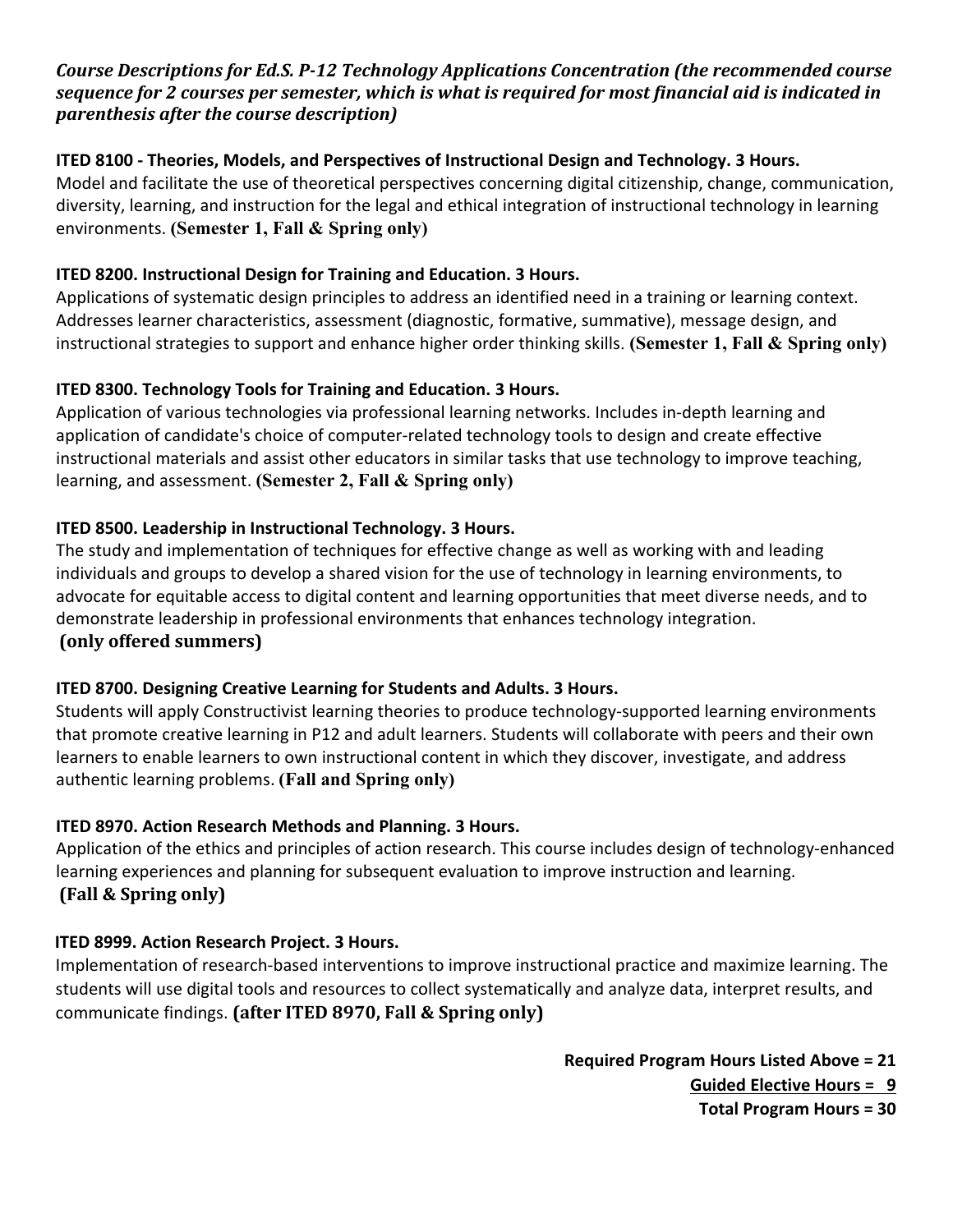# **Available Guided Electives**

#### **ITED 8400. Technology for Learning Environments: Evaluation, Selection, and Management. 3 Hours.**

Evaluate, select, and manage educational technology for learning environments. Includes purchasing and procurement of technology, suitability of technology, and management of technology infrastructure for learning environments.

#### **ITED 8600. Professional Development and Program Evaluation. 3 Hours.**

The study and implementation of needs assessment and program evaluation to inform the content and delivery of technology-based professional learning programs.

# **ITED 8960. Supporting Best Practices with Innovative Technologies. 3 Hours.**

Studying ways in which technology can support the advancement of teaching and learning through collaboration, research, and professional learning.

#### *School Library Media – related electives*

# **ITED 7204. Literature for the P-12 School Librarian. 3 Hours.**

A study of children's and young adult literature in the context of the school library media center. This course includes promotion and encouragement of reading to actively engage learners in the critical-thinking and inquiry process; addresses curriculum integration and collaboration; promotes diversity through reading engagement; and supports classroom reading instruction and awareness of current trends in literature for children and youth.

# **CIED 7060. Curriculum, Instruction, and Technology Integration. 3 Hours.**

An exploration of curriculum issues and trends, curriculum development, integration of technology into the curriculum, implementation of innovative instructional techniques, and legal/ethical issues across content areas and grade levels.

# *Instructional Technology – related electives at the Master's level that work in the Ed.S.*

# **ITED 7050. Distance Education. 3 Hours.**

Address historical background, theories, and emerging trends of distance education. Examine the effective use of technologies and strategies to design, develop, deliver and evaluate distance instructions.

# **ITED 7070. Educational Data Use and Visualization. 3 Hours.**

A survey of various types of data collection, analysis, and visualization techniques used in educational settings to guide professional decision making and data presentation.

# **ITED 7090. Professional Development for Instructional Technology Professionals. 3 Hours.**

An exploration of microlearning and credential opportunities for instructional technology professionals through self-directed learning, reflection, and application.

# **ITED 7100. Foundations in Instructional Design and Technology. 3 Hours.**

Introduction to the field of instructional design and technology through exploring the self, theories of learning, instruction, and technology integration, as well as the context surrounding professional practice.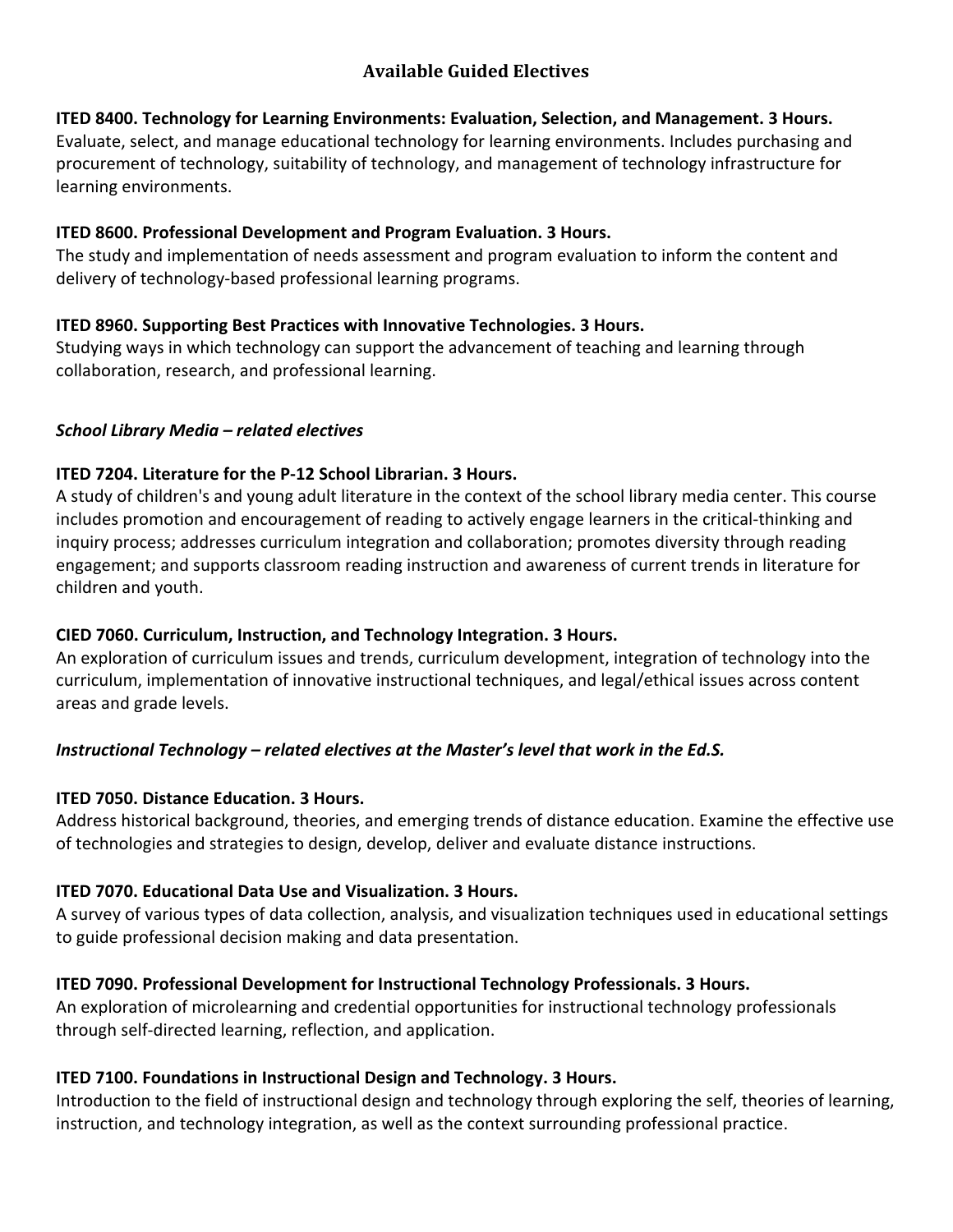#### **ITED 7200. Digital Literacy and Citizenship. 3 Hours.**

Integration and evaluation of tools and resources to support digital learning environments. Topics include examining digital resources, using safe and ethical practices, and participating in a digital world.

#### **ITED 7300. Instructional Design and Technology Integration. 3 Hours.**

Design and implementation of technology-infused learning activities and assessment in a professional context.

#### **ITED 7400. Creation and Management of Digital Learning Environments. 3 Hours.**

Create and manage digital learning environments. Includes purchasing and management of software, hardware, and networking infrastructure, evaluation and selection of digital tools, and creation of learning spaces.

# **ITED 7500. Vision and Planning for Instructional Technology. 3 Hours.**

Introduction core competencies of a technology leader in an educational organization, such as performing a needs assessment or a program evaluation, designing and implementing a technology project or a professional development.

# **ITED 7610. Instructional Graphics. 3 Hours.**

A study of techniques for creating, editing, and producing professional quality graphics for both face-to-face and online instructional settings. Students will use industry-leading software to prepare them to take the industry-recognized certification exam in image editing and graphic design.

#### **ITED 7710. Instructional Video and Audio. 3 Hours.**

A study of techniques for creating professional quality videos for both face-to-face and online instructional settings. Students will use industry-leading software to prepare them to take the industry-recognized certification exam in video editing and production.

# **ITED 7810. Project Training Management. 3 Hours.**

An examination of factors and processes affecting project management, preparing students for the Certified Associate in Project Management (CAPM) exam.

# *Online Teaching – related electives* (can lead to an endorsement)

# **CIED 7601. Course Management Systems for E-Learning. 3 Hours.**

The study and ethical practice of facilitating online learning through integrated course management systems.

# **CIED 7602. Resources and Strategies for E-Learning. 3 Hours.**

Practical experiences in selection, implementation, and evaluation of digital resources and strategies for teaching and learning.

# **CIED 7603. Design and Delivery of Instruction for E-Learning. 3 Hours.**

Prerequisites: CIED 7601 and 7602. Supervised online field-based experience in design, delivery, and evaluation of standards-based content to an appropriate student population.